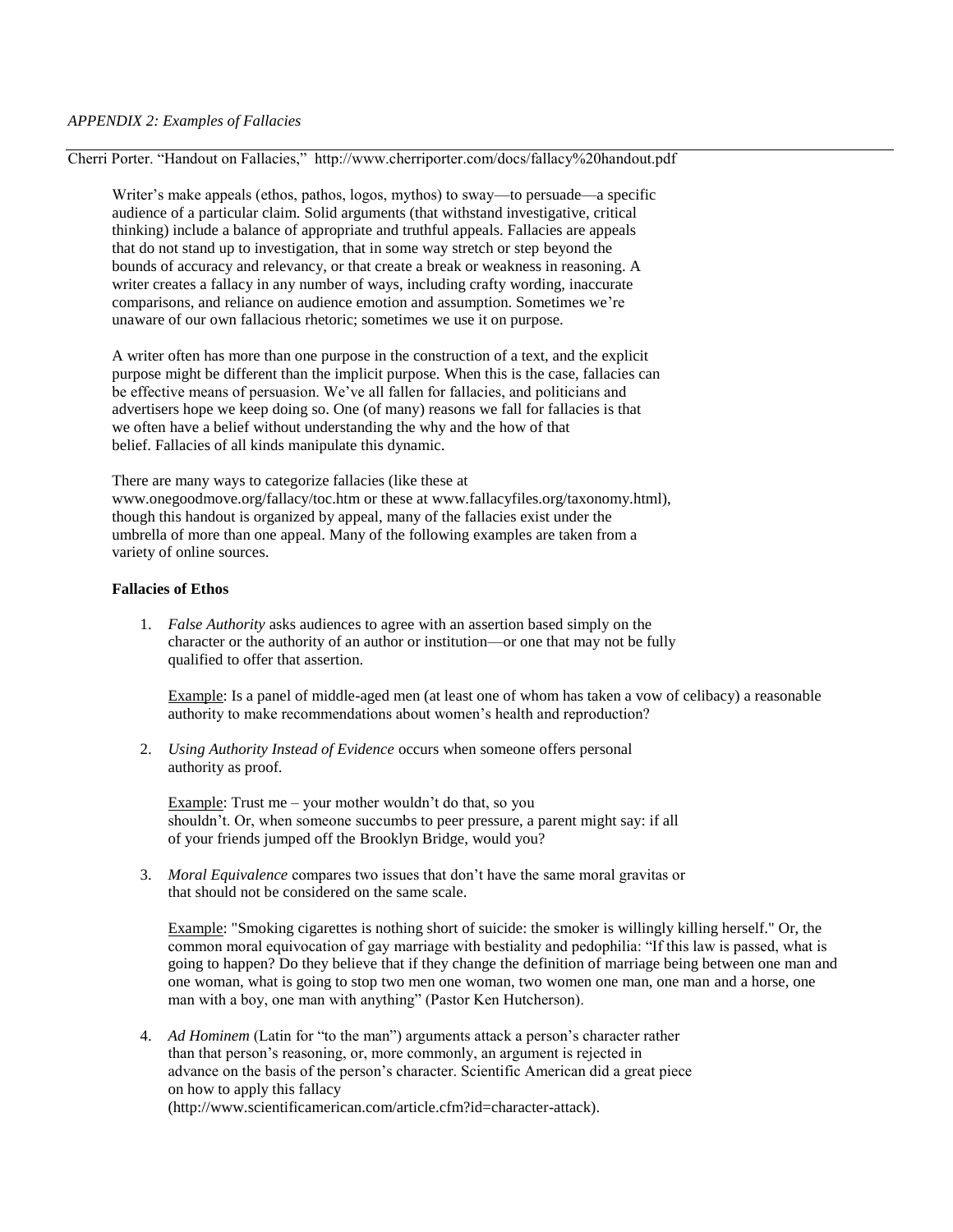Example: I refuse to read Thomas Jefferson. He was a slaveholder, and therefore has nothing of value to say.

5. *Straw man arguments* set up and dismantled easily refutable arguments in order to misrepresent an opponent's argument to defeat him or her. Imagine a fight in which one of the combatants sets up a man of straw, attacks it, then proclaims victory. All the while, the real opponent stands by untouched.

## **Fallacies of Pathos**

- 6. *Red Herrings* use misleading or unrelated evidence to support a conclusion. The term originates from the practice of using a smoked herring in fox hunting to throw the foxes off the dogs' scent. The fallacy refers to throwing the audience off the trail of an initial claim to raise (or solve) another. Nearly every procedural detective drama has a red herring character to throw the audience off the scent of the true criminal.
- 7. *Appeals to Fear*, or *Scare Tactics* try to frighten people into agreeing with the arguer by threatening them or predicting unrealistically dire consequences.

Example: If you keep making those funny faces, your face will stay that way. Or, if you have sex before marriage, you'll spend eternity in hell.

8. Slippery Slope arguments suggest that one thing will lead to another negative thing, or that one thing will spark a chain of negative events.

Example: If you get bad grades in high school, you won't get into the college of your choice, then you won't get a good job and therefore you'll be alone and unsuccessful your whole life. A variation on this theme is the idea that marijuana is a gateway drug, and thus smoking pot leads to other kinds of addictions and/or violent crimes.

9. *Either-or* and *False Dilemma* reduce complicated issues to only two possible courses of action. Either-or suggests there are only two sides, two choices, two possibilities; false dilemma insists that the only options are limited to those stated.

Example: Rick Santorum has established this either-or: there is no such thing as a liberal Christian. A famous false dilemma is: You're either with us or against us.

10. *Poisoning the Well* is an argument that is delivered in such a biased way or with such charged language that the response looks inherently dishonest or immoral. This might also be such an unreasonable accusation or claim that any response seems ridiculous.

Example: Ask that little liar where he put the remote—I bet he won't tell you!

## **Fallacies of Logos**

11. *Hasty Generalizations* draw conclusions from scanty evidence. Many stereotypes are based on hasty generalizations.

Example: My car broke down, and thus Fords are worthless garbage. Or, My sister has to borrow twenty dollars, so she must be irresponsible with money.

12. *Equivocation fallacy* occurs when a partially synonymous or unclear—equivocal word or phrase makes an unsound argument appear sound. It might be a half-truth,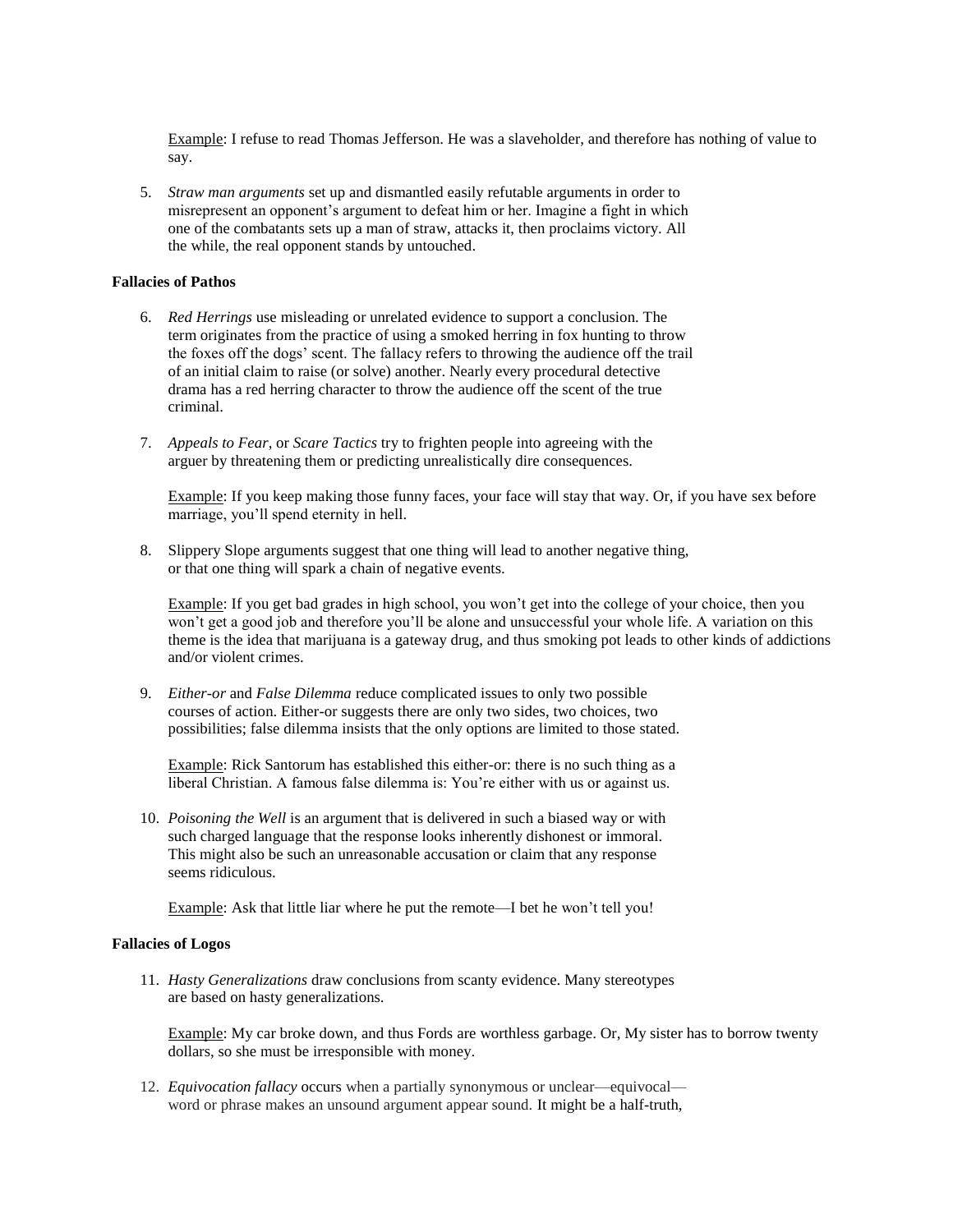or a statement that is partially correct but that purposefully obscures the entire truth.

Example: "I did not have sexual relations with that woman" (President Bill Clinton).

- 13. *Shifting the Burden of Proof* occurs when one person will not provide support for their own claim but requires proof from their opponent. The burden to provide proof in support of a claim is always on the person advancing the idea.
- 14. *Faulty Causality*, or *Post Hoc Ergo Propter Hoc* (Latin for "after this, therefore because of this") arguments confuse chronology with causation: one event can occur after another without being caused by it.

Example: The Urban Institute, a research organization based in Washington...released...[a] report that suggests that the proliferation of iPods helps account for the...rise in violent crime in 2005 and 2006.

15. A *Non Sequitur* (Latin for "it doesn't follow") is a statement that does not logically relate to what comes before it. An important logical step may be missing in such a claim. "Therefore" or "thus"—spoken and unspoken—are often clues to breaks in logic.

Example: Steven Johnson grew up in poverty. Therefore, he will make a fine President of the United States.

16. *Faulty Analogies* are inaccurate, inappropriate, or misleading comparisons between two things. (These might also be moral equivocation fallacies.)

Example: Roger Ailes called NPR "the left wing of Nazism."

17. *Quoting out of Context*, or *Quote Ambiguity* is when, because of lack of context or completion, the intended meaning of an idea is distorted and lost entirely.

Example: Mitt Romney was quoted as saying, "I'm not concerned about the very poor." The actual quote was: "I'm in this race because I care about Americans. I'm not concerned about the very poor—we have a safety net there, if it needs repair I'll fix it. I'm not concerned about the very rich, they're doing just fine. I'm concerned about the very heart of America, the 90-95 percent of Americans that right now are struggling."

18. *Stacked Evidence* represents only one aspect of an issue to the point of distortion.

Example: I'm trying to find a new home for my dog and write an ad in which I detail how sweet and cuddly she, and discuss how much enthusiasm she has for chasing squirrels and taking walks. I fail to mention in this ad that she eats her own poop, pees in the living room and barks incessantly at the neighbors. (She's pretty though; are you interested?)

19. *Sloganeering* reduces the solution of a complex issue or controversy to a single statement that is recalled often, or is used as shorthand for an entire situation.

Example: Rudy Giuliani saying "9/11" as often as possible, as a stand-in for his patriotism and leadership. Also, during the health care debates, the term "death panel" was thrown around as shorthand for all that was hateful and horrible about the health care bill. It didn't matter in the least that there was no such thing as a "death panel."

20. *If-by-whiskey* is an argument that supports both sides of an issue by using terms that are selectively emotionally sensitive.